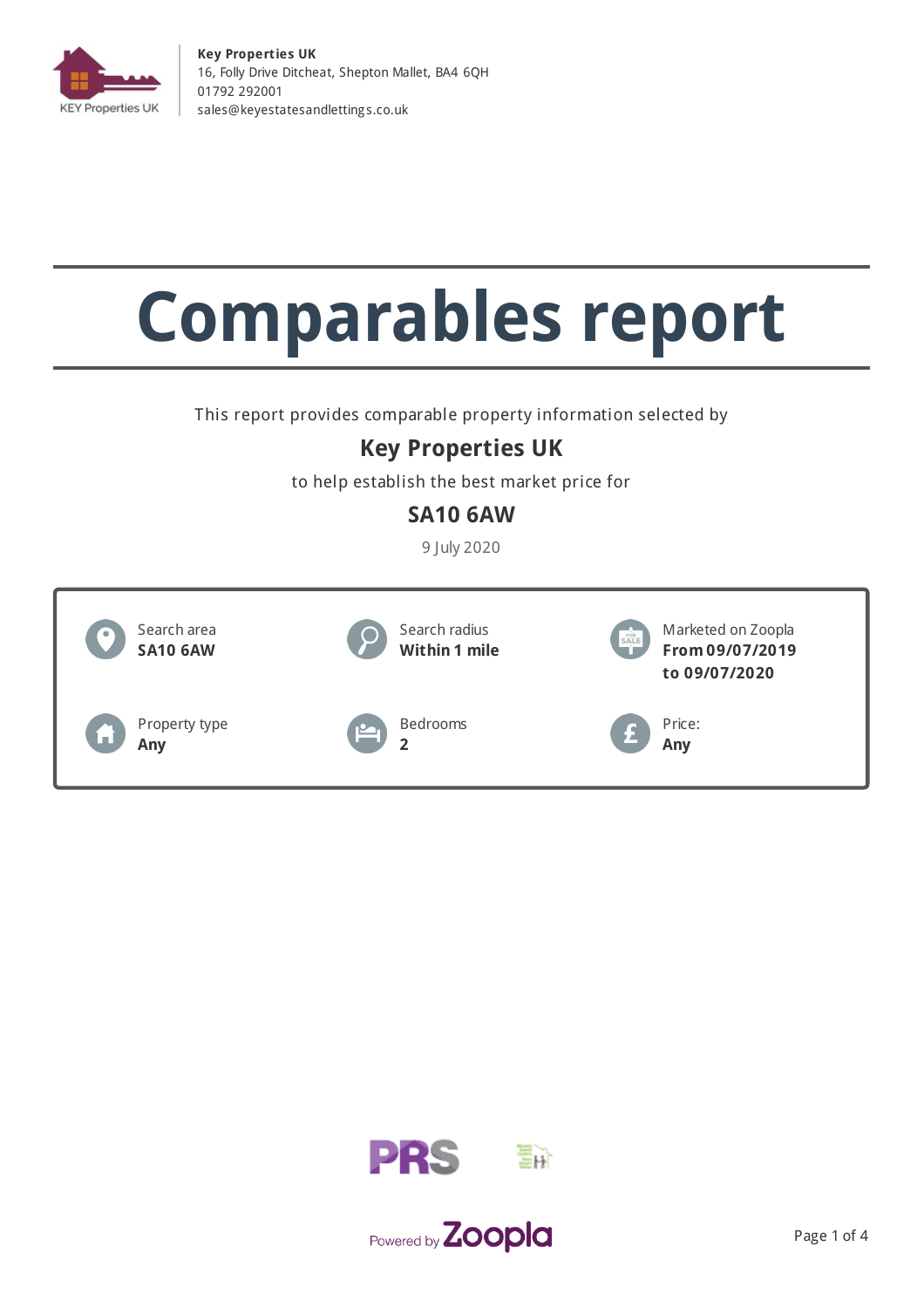

#### **Key Properties UK**

16, Folly Drive Ditcheat, Shepton Mallet, BA4 6QH 01792 292001 [sales@keyestatesandletting](mailto:sales@keyestatesandlettings.co.uk) s.co.uk

#### **Comparable properties**



#### **Comparable sale properties**

 $\overline{P}$ 



| £105,000<br>22 Penbryn Road, Skewen, Neath SA10 6US   |                      |                     |                     |  |  |  |
|-------------------------------------------------------|----------------------|---------------------|---------------------|--|--|--|
| $\mathbb{P}$ 2 $\mathbb{A}$ Terraced house / Freehold |                      |                     | Sale date: Oct 2019 |  |  |  |
| Sale date:<br>Price:                                  | Oct 2019<br>£105,000 | Jan 2014<br>£65,000 |                     |  |  |  |



| B. | £85,000<br>5 High Street, Skewen, Neath SA10 6NB      | <b>Distance: 0.15 miles</b> |                     |                     |  |
|----|-------------------------------------------------------|-----------------------------|---------------------|---------------------|--|
|    | $\mathbb{H}$ 2 $\mathbb{A}$ Terraced house / Freehold |                             | Sale date: Dec 2019 |                     |  |
|    | Sale date:<br>Price:                                  | Dec 2019<br>£85,000         | Apr 2012<br>£40,000 | Jun 2000<br>£22,000 |  |



**Distance:** 0.08 miles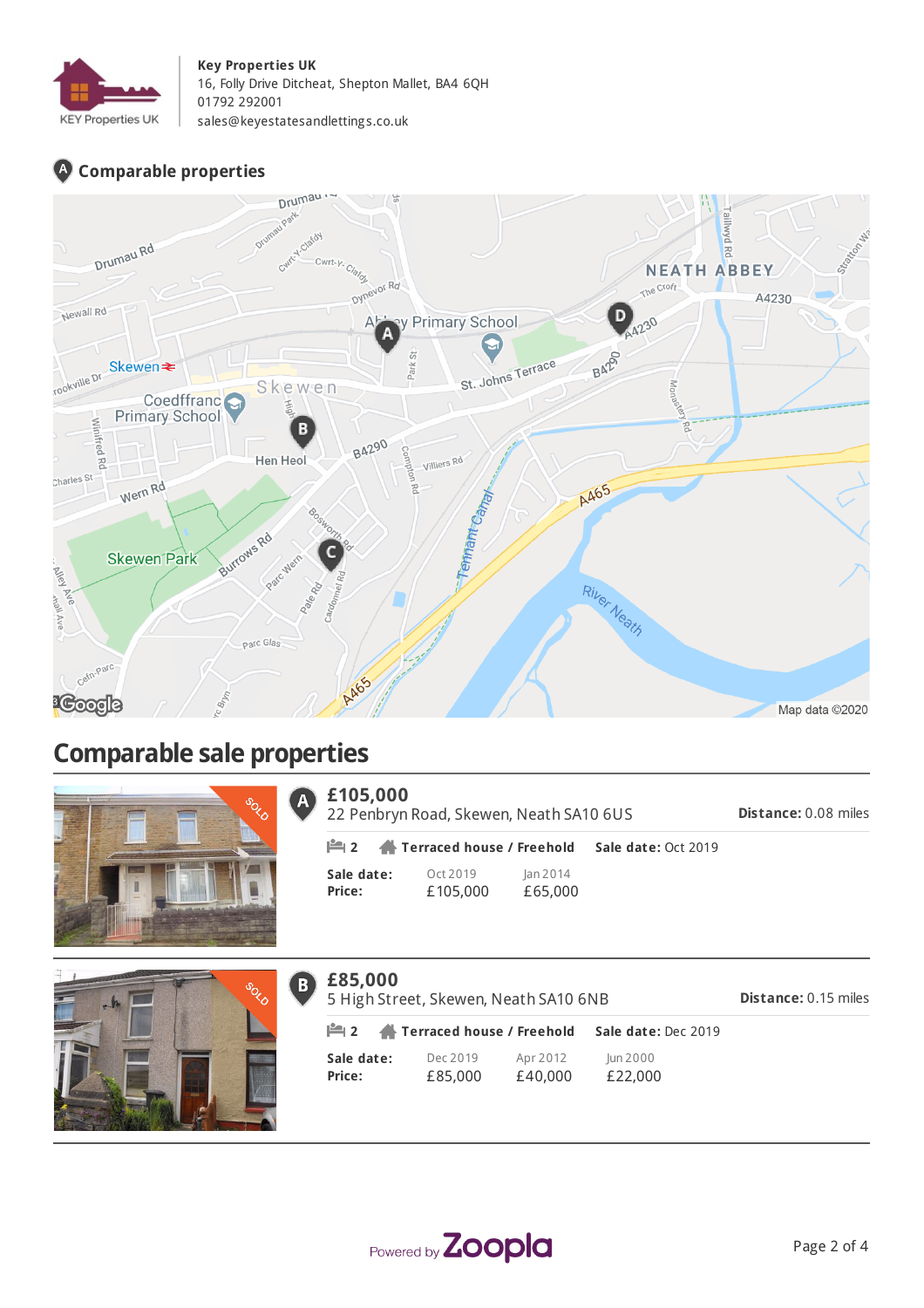

# **Comparable sale properties**





| £95,000<br><b>Distance: 0.41 miles</b><br>34 New Road, Neath Abbey, Neath SA10 7NH |                     |                     |                     |  |  |
|------------------------------------------------------------------------------------|---------------------|---------------------|---------------------|--|--|
| $\mathbf{m}_2$<br>Terraced house / Freehold                                        |                     |                     | Sale date: Sep 2019 |  |  |
| Sale date:<br>Price:                                                               | Sep 2019<br>£95,000 | Dec 2018<br>£73,500 | Apr 2005<br>£90,000 |  |  |

# **Average home values nationwide**